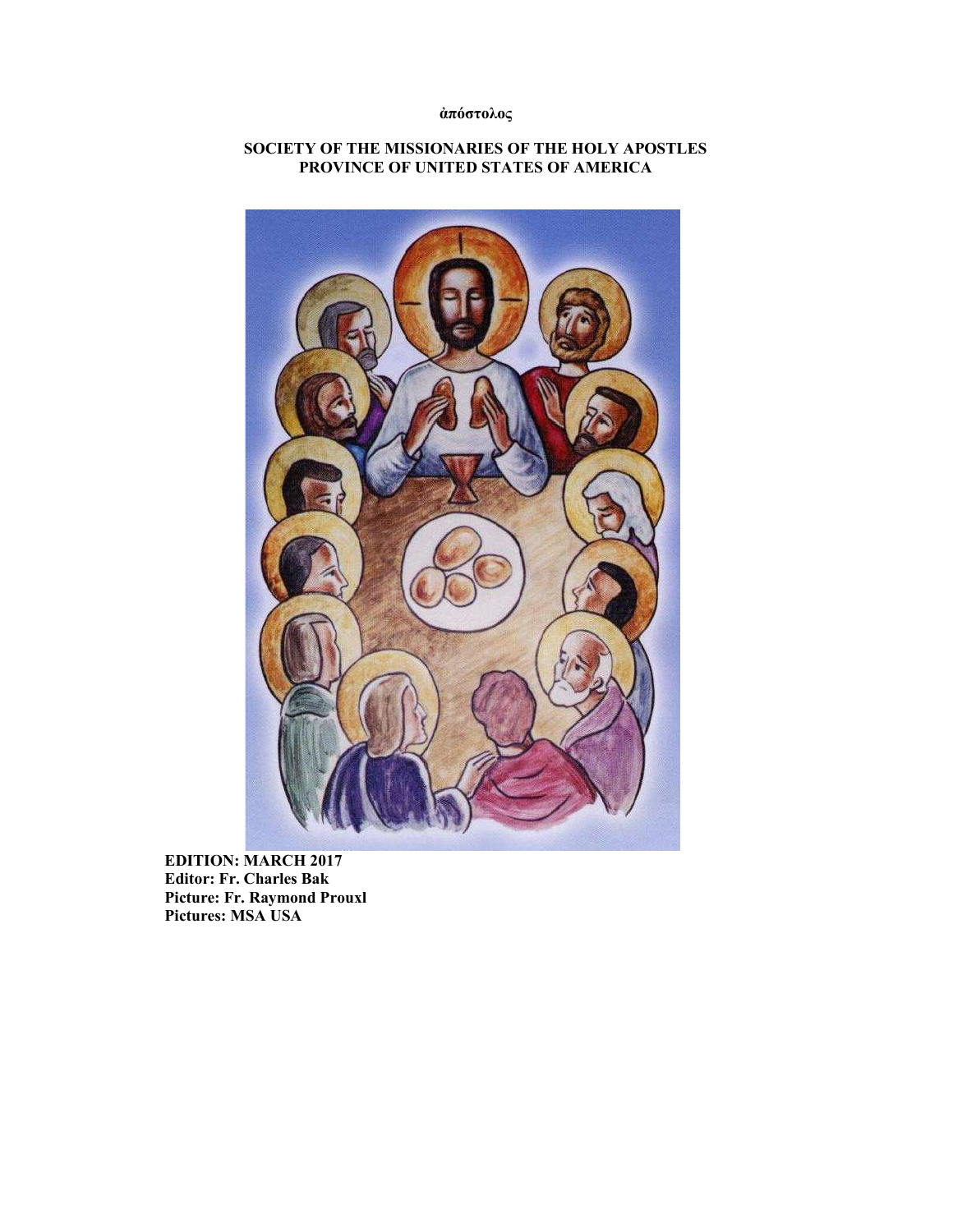#### From the Desk of the Provincial



The 30<sup>th</sup> Anniversary of Fr. Menard's passing to the eternal home: This March 26, we commemorate with a Holy Mass and fraternal gathering this great event of Christian hope and great memories for our family MSA, when our beloved Fr. Menard joined the other MSA in the eternal home. Our Founder, Fr. Menard, had promised he would intercede to the celestial Father for us to have more vocations to the priesthood and committed lay members. And he is keeping his promise in our Province MSA USA, because, thanks to God, we have vocations following our charism and mission. The spiritual presence of Fr. Menard is fundamental to our identity and mission and, for this reason, we try to transmit to the new generations who Fr. Menard is, how he was committed in the promotion of priestly vocations. Our spiritual patrimony always tells us who we are and where we are going. And Fr. Menard in his missionary priestly life, taught to all his MSA family, the meaning of work as missionary and be inculturated in other countries announcing the good news of Jesus to the peoples where we are sent, loving them, and adapting to the differences with joy for the Gospel; searching for native vocations because the owner of the field needs many laborers for his vineyard, and Fr. Menard taught us to do and search for them at any hour of their life: in the morning, at noon, even in the afternoon or late hour, because—as a requirement to be MSA—the laborer of the Gospel needs only to be capable to celebrate only one Mass in his life and he will accomplish his vocation and mission in the Church and in life. This is the novelty which the Missionaries of the Holy Apostles offer to the Church yesterday, today, and always. Even when the temptation to reduce this generosity of the call at any age can suffer the danger of the productivity and efficiency, limiting the age to accept the vocations, is not according to the heritage received from Fr. Menard and which he in his turn received from the Holy Spirit as a gift for the Church. When we talk about the limit of the age too old to be a priest, in this the Missionaries of the Holy Apostles are different than other communities in the Church. Fr. Menard repeated always: We must keep this charism and mission as a gift of the Holy Spirit; otherwise, we must leave the Community. My brothers, are we faithful to our heritage or are we changing our foundational charism? We can consider ourselves Menardians in our spirit and mission? It's in you to find the answer to these questions.

## **NEWS**

Provincial Fund-raising: I would like to thank all the members who responded to this appeal made by our Provincial trying to help our Province to help in their management in which we collected \$10,300; this will help our Provincial to have a discretionary fund in the use of this money in his service to our Province. The money is deposited in the Provincial Account under the supervision of our Provincial Bursar. There also was created, by one member, the Stilla Maris Fund with \$140,000 and the annual profit will be used at discretion of the Provincial. Ninety percent of the profit will be used in this way and the other 10 per cent will be inverted in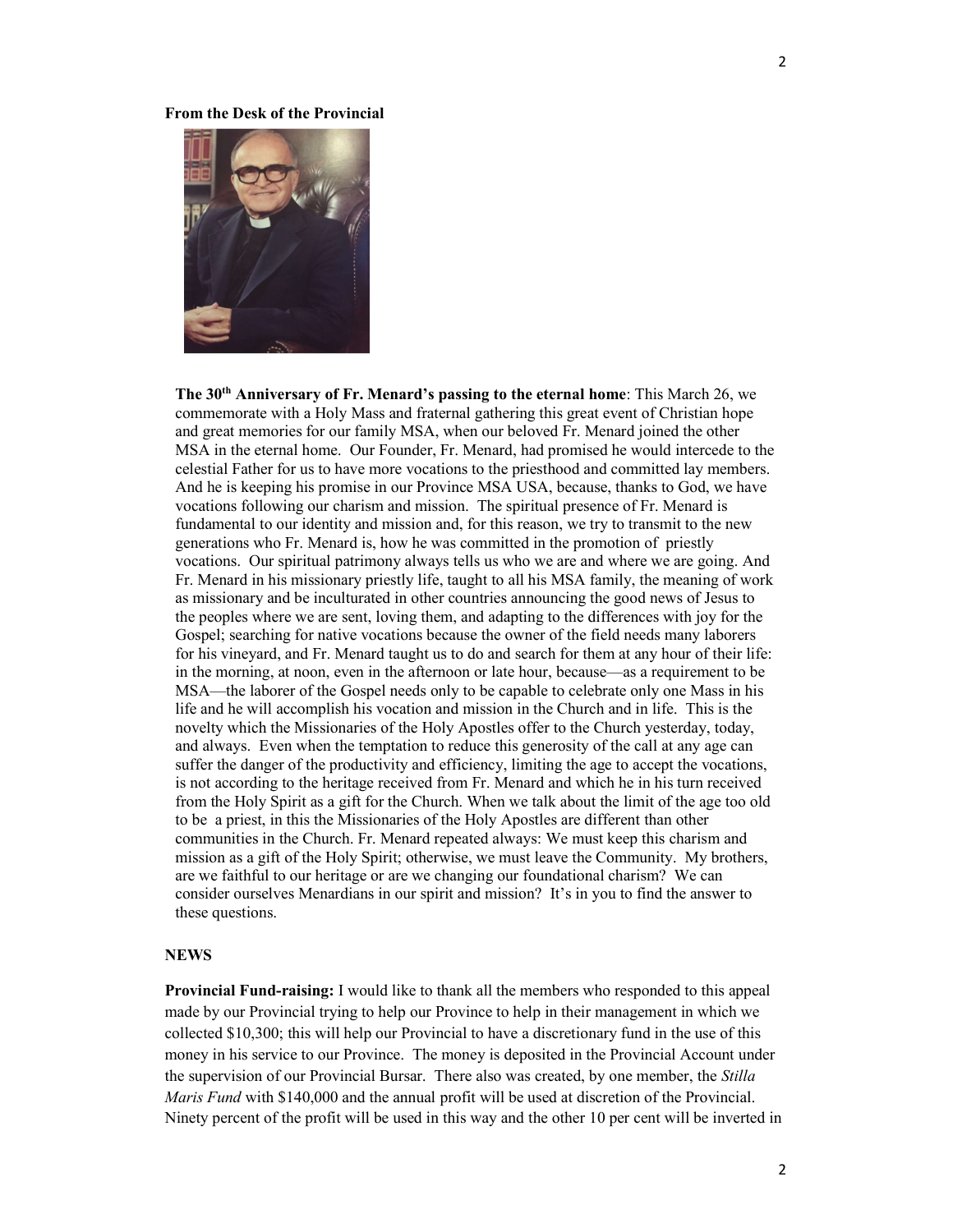the *Stilla Maris Fund*. We want to thank our brother priest for his generosity to our Province. If in this time there were few members who helped us in this fund raising, we are sure in the next fund-raising, other members will join in supporting the needs of our Province.

Mr. Hector Durand's Anniversary: This March 7, Our MSA USA Province celebrated in our Padre Pio chapel the 45<sup>th</sup> anniversary of the death of our Cofounder, Mr. Hector Durand, and it was a great opportunity to encourage our work in partnership with the laity. And we thank God for this great man who was in the words of our Founder, Fr. Menard, the cofounder of our MSA family.

Fr. Menard's Thirtieth Anniversary: In our Province, each year we gather together all the family of Holy Apostles: priests, brothers, and laity, to celebrate the life and the heritage of our Founder, Fr. Eusebe Henri Menard, O.F.M. Last year, we celebrated the 100<sup>th</sup> anniversary of his birth. This year, March 26 2017, we are celebrating the third anniversary of his return to the eternal home. We will gather around the table of the Eucharist and after, we will share the bread of the confraternity. We welcome every member who wants to join us physically or spiritually; the place where we will gather is the HACS, where Fr. Menard passed many years trying to transmit his spirituality, in the future laborers of the Gospel. I recommend to you brothers wherever you are to celebrate the Eucharist, thanking God for Fr. Menard.

The General Appeal: Fr. Isaac Martinez is asking our generosity as each year to share with the General Fund starting March 7, the day of the anniversary of our co-founder, Mr. Hector Durand. This year the apostolic work to be supported is the International Time of Probation (Novitiate), which is housed in Peru, where there are 17 novices and three priests in full-time service. They are forming the future of our Society. Thank you in anticipation of your generosity. You can send your check donation to Provincial Bursar, 22 Prospect Hill Road, Cromwell, CT 06416 for deposit in the account of the Province. Then your donations will be sent to the General House. Make your check out to "Missionaries of the Holy Apostles" putting "Hector Durand fund" on the line on the bottom of your check.

Meeting with the General Animator and His Council: At the invitation of Fr. Isaac Martinez, General Animator, the Provincial and and his Council we gathered on March 14 in Canada, where we saw different items referring to our Province and the future of our Society. Thank you to keep us in your prayers.

The MSA USA Vocational Day: April 23, 2017. Each year the Province gathers in prayer asking the Lord of the Vineyard to send many vocations for our Society, especially for our Province, and for the Church in general. Our Province has members all around the United States and we consider it pertinent to use the digital communications in order to be united that day. We will start with the MP and Mass at 8:45 AM, and we will continue all the day long with the Holy Hour, you can join us at **msausa.org/vocationalday** finishing with Solemn Vespers at 5 PM. Contact the Provincial Secretary (860-316-5926) to let him know at what time you will join in this day of prayer.

The General Assembly 2017: We are at the door of the General Assembly, which will be held in Bogota, Columbia, August  $1 - 15$ , so it is important to answer the questions personally or in community and send you answer to the General Secretary in Canada. In order to help you, we here copy the questionnaire to be answered: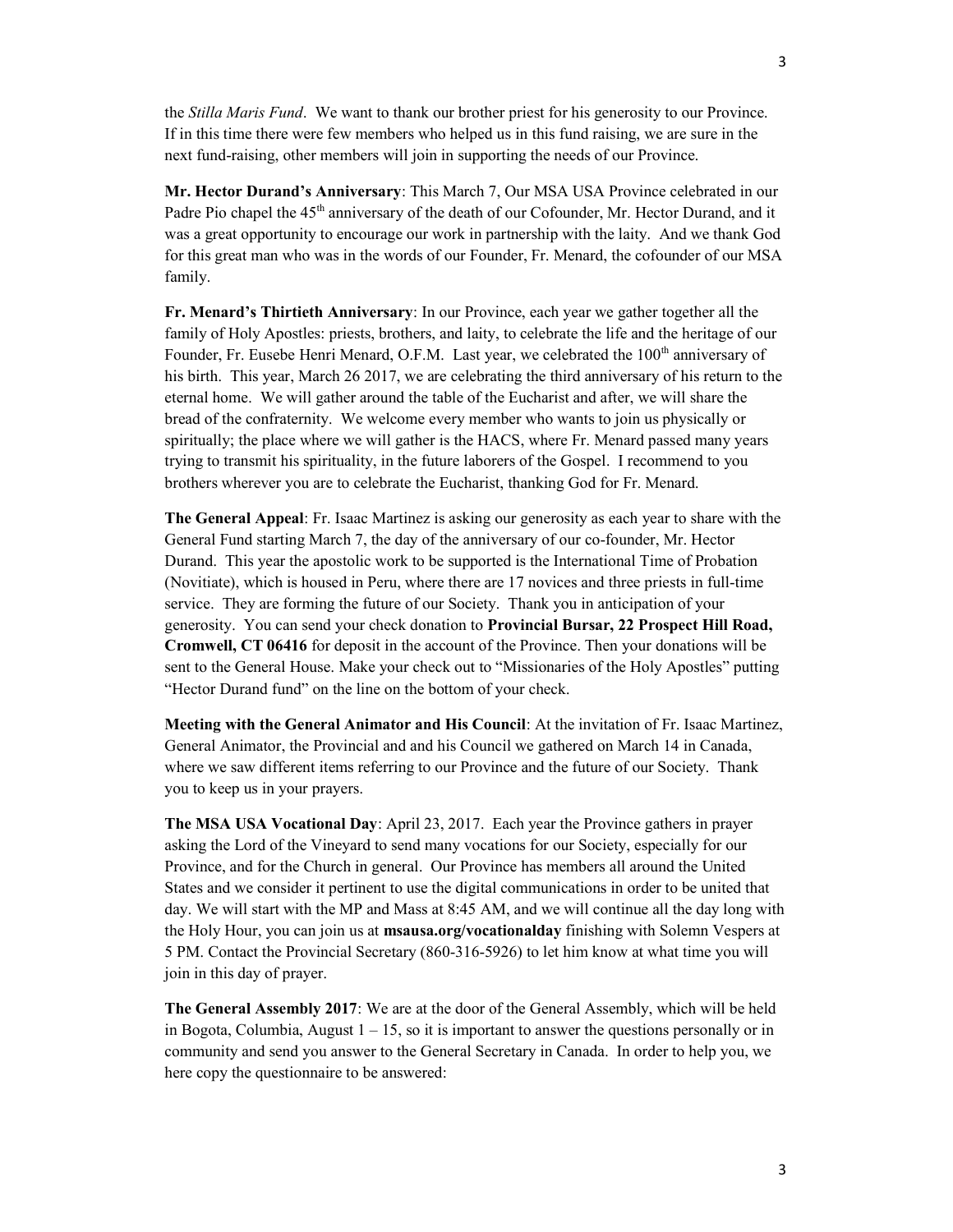Here is the questionnaire for the General Assembly 2017:

## GENERAL THEME : « THE JOY OF THE GOSPEL IN OUR MISSION" **OUESTIONNAIRE**

### 1- FIDELITY TO OUR CHARISM

In the light of Articles 1 and 2 of our Constitutions and Norms :

## . 1.1 What is the meaning for you of the expression "fidelity to our charism":

 - Respect and total adherence to our communal identity and to live it fully in word and deed, in our apostolate see

 - To put into practice the requirements of the Gospel in the aspects of our fraternal life and proper mission (Art 1 Const.) 

 - It is constancy that allows us to maintain the initial intuition of the Founder which is to give priests to the Church sep-

 - Everything must be inspired by our charism and no action should be outside of it see

 - Each MSA must promote vocations for the Church, society, and be available to serve in Seminaries and other houses of formation, without harming other areas of our charism  $\sum_{\text{SEP}}$  (parishes and colleges)  $\sum_{\text{SEP}}$ 

 - To accept the mission ad intra and ad extra and be an artisan of authentic fraternal life  $\frac{1}{15}$  that welcomes all brothers without discrimination  $\frac{1}{15}$ 

 - Actualization of the charism in the life of the Society according to place and time,  $\frac{1}{25}$  according to the needs of the Church  $\frac{1}{25}$ 

 - Scrupulous respect of the requirements of our charism, rigorous fulfilment of what the **E** see Constitutions and Norms provide **SEP** 

 - Innovative attachment to the founding inspiration of our Apostolic Community,  $\sum_{s \in \mathcal{S}}$  remaining attentive to the directives of the universal Church  $\sum_{s \in \mathcal{S}}$ 

. 1.2 According to you, has our Society remained faithful to its charism today? Please justify your answer.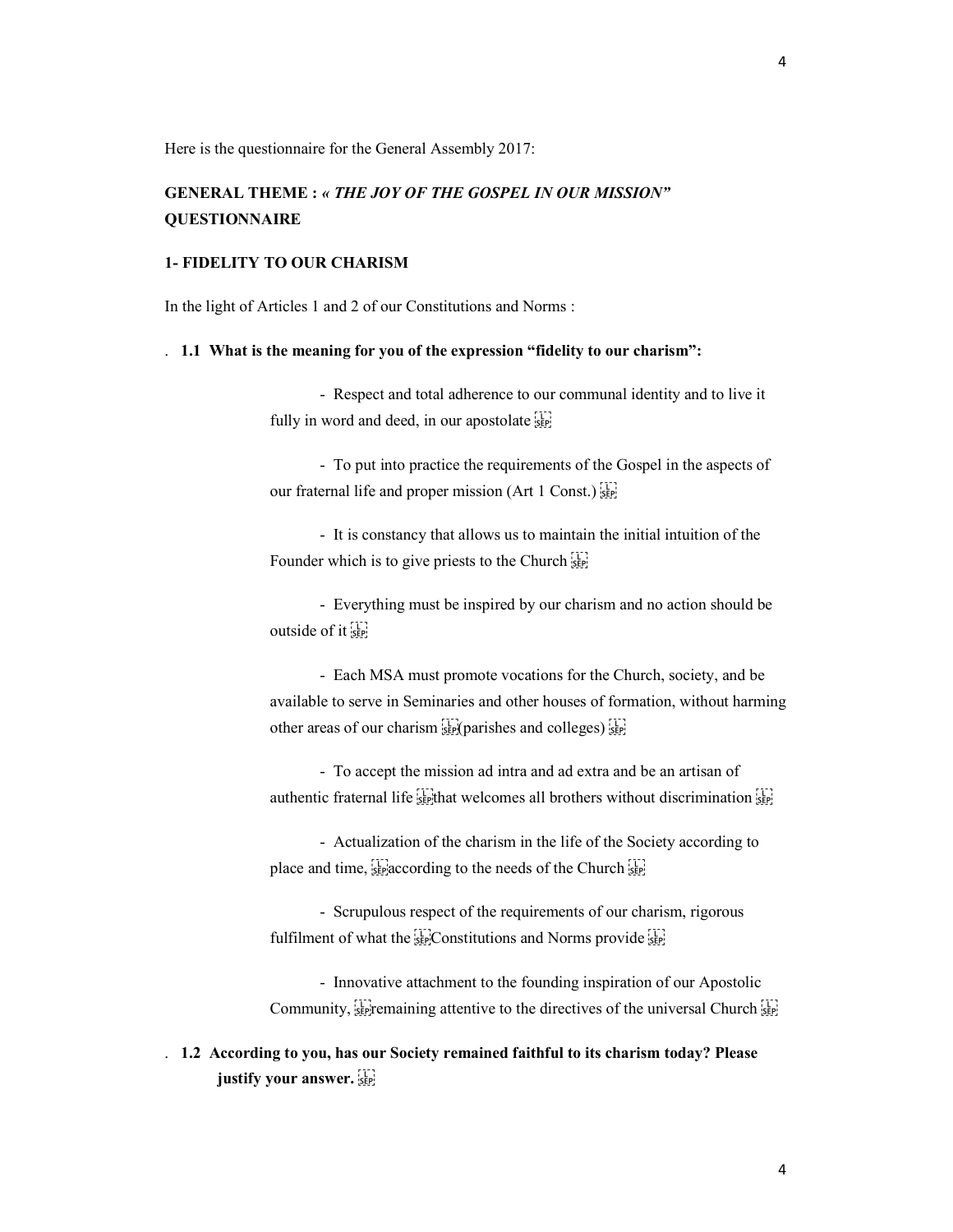NO

 - Fidelity has weakened because of evolutionism that has thrown the majority of its members into a spirit of individualism and egotism 

 - We scorn very important aspects such as formation and accompaniment that are very important and central sep-

 - Because of the tendency of confreres to abandon the houses of formation for parishes and other solicitations that are more profitable see

- A lack of vocational groups in our parishes, to reactivate our charism  $\frac{1}{25}$ 

- Unavailability of pastors for the follow-up of non ordained ministers  $\frac{17}{25}$ 

## YES

 - Internationalization is working for the promotion of vocations, the formation and accompaniment of young people and adults for all the ministries in the Church <sup>[17]</sup><sub>5EP</sub>

- Our houses are faithful to our charism and spirituality  $\sum_{s \in \mathbb{N}}$ 

- The construction of new infrastructures for the formation of MSA  $_{\rm SEP}^{\text{TT}}$ 

- The Pastoral of vocations is effective in certain areas of our apostolate  $\frac{1}{25}$ 

 - A constant and regular explosion in the number of candidates in the Delegation of Africa

 - Vocational animation in our houses of formation, vocational matinees, vocational camps  $\frac{1}{2}$  during holidays, the minor seminary of Bafia  $\frac{1}{2}$ 

- In our local communities where the confreres bring an MSA color.

- However, there is still a lot to be done step

### 2- PASTORAL OF VOCATIONS

We are by our oath of fidelity Missionaries of Vocations :

### 2.1 What is your understanding of a pastoral of vocations in your own context?

 - The essential thing is not to promote but to form properly the young people and accompany them and make them fine priests in the Church  $\sum_{s}$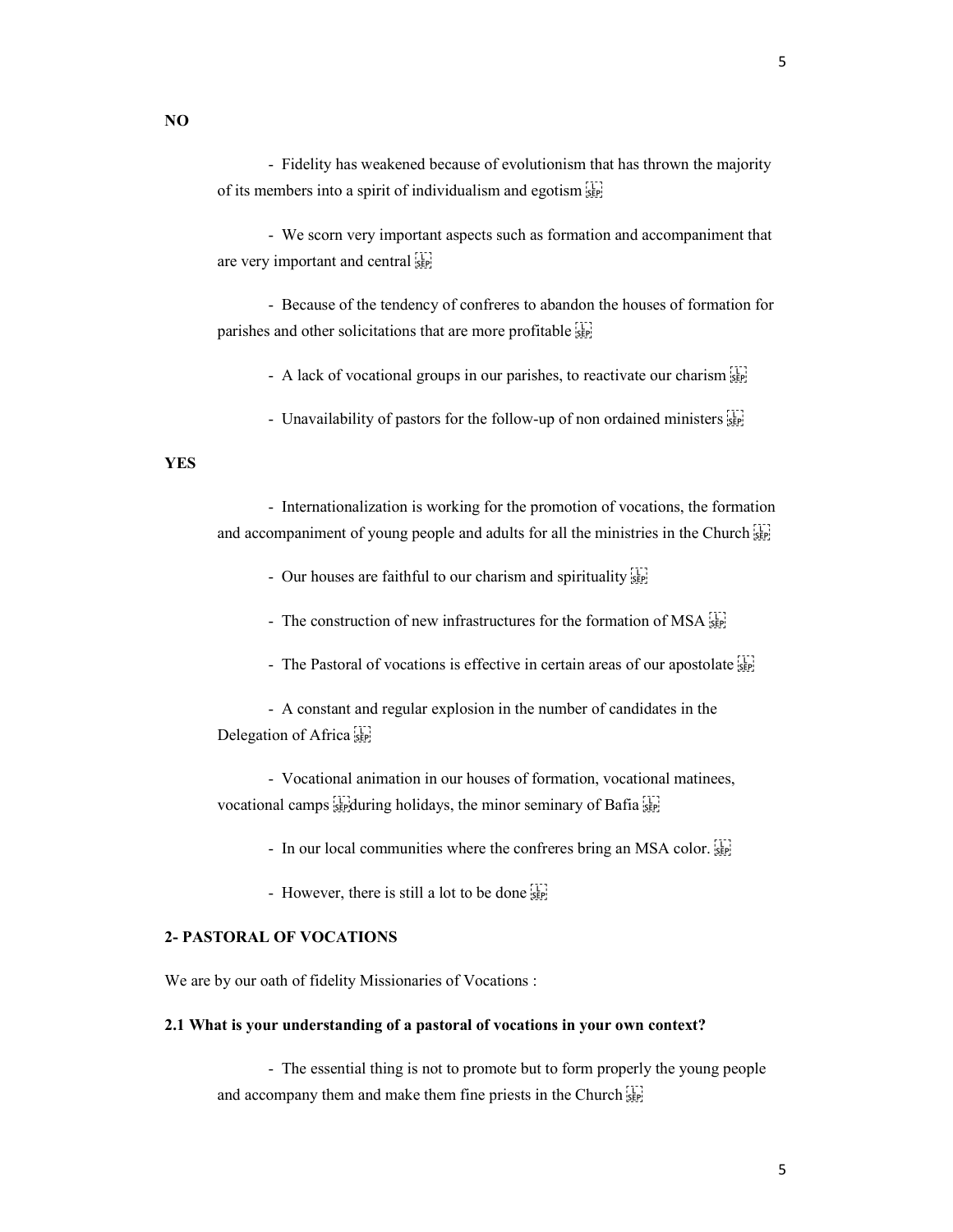- The pastoral of vocations requires an insertion and a participation in the awakening of different vocations in the Church.  $\frac{1}{15}$ 

 - It is the help and support given to a person so that he may make a good vocational discernment. 

 - That all may respect the animators and that the animators be available to everyone.

 - To help everyone understand what is a vocation and the different types of vocations.

 - Our involvement in the houses of formation and in the MSA vocational and diocesan 
matinees. They take place in our parishes where there is still a lot to be done.

 - It is by promoting vocations and loving what we do and those for whom we are doing it  $\frac{1}{25}$  and by using modern methods.  $\frac{1}{25}$ 

- It is done by teaching, sanctifying and the governing of our parishes.

 - Our effective implication in the animation of sessions concerning the discernment and  $\frac{1}{35}$  accompaniment of those in inter-novitiates and the professed, the formation of formators  $\prod_{s\in P}$  of other religious communities.

 - A sensitive and fundamental subject for the life of the Church, for each one has a step vocation. The Pastoral of vocations is for each baptized Christian so that each one may discover and live according to the vocation to which God has called him in following His Son Jesus. 

- The Pastoral of vocations must remain a priority for every MSA.

 - Each MSA must become a disciple with all baptized Christians whether he is  $\frac{1}{2}$  consecrated  $\frac{1}{2}$  or not.  $\frac{1}{2}$ 

 - The Pastoral of vocations implies good planning, good coordination with objectives, 
great availability to young people and adults, good witnessing of the pastor<sup>11</sup>

- The purpose is to give each Christian his proper place in the Church.

 - We are still fortunate that the vocations come to us so that we may choose a few for  $\frac{1}{100}$  few for separation come from from the Today, many of our young people in formation come from

6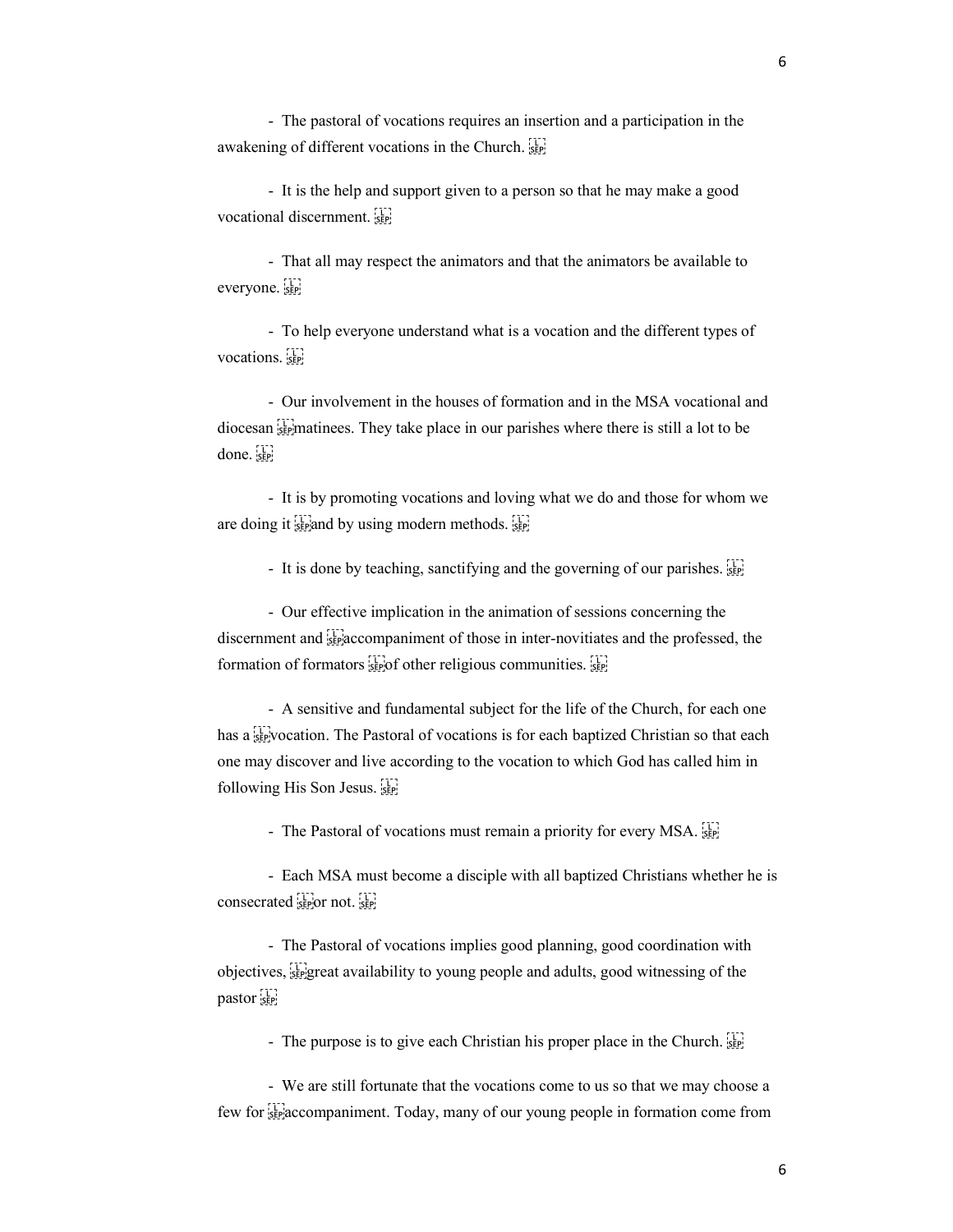our parishes.

 - It is therefore the lifestyle and testimony of the confreres that are the best examples for a  $\sum_{s \in P}$  Pastoral of vocations.

#### 2.2 How do you explain the decline or vocational crisis in your milieu? There is a decline.

 - Apparently, there is not a crisis or decline of vocations in Africa, Cameroon, yet, it is evident that the harvest is abundant and not enough laborers. The lack of laborers can be explained by the fact that : because the cost of formation is very high, very few candidates are accepted in the houses of formation; also, an important number of young people in formation do not complete their journey, either because of inadequate motivation and especially because of a lack of formators ready to undertake the task of accompanying the young adults. 

 - Because of a bad or lack of comprehension of commitments, of a greater capitalist mentality, of the evolution of science and technology, poverty and misery, and also of the revival of the economy.

 - A lack of formators for a spiritual discernment that is rigorous and authentic.  $\frac{1}{2}$ 

 - The influence of ideologies, the bad example of certain religious, egotism, individualism, emotional disequilibrium, ancestral tradition, the proliferation of sects,  $\sum_{s \in P}$  pressure from the families...  $\sum_{s \in P}$ 

 - Weakening of the faith, a change of mentality, a lack of modernisation in the Church and  $\lim_{\epsilon \to 0}$  a proper functioning.  $\lim_{\epsilon \to 0}$ 

 - The fear of an uncertain future, a downfall of faith among young people during their  $\prod_{s \in \mathcal{S}}$  formation.  $\prod_{s \in \mathcal{S}}$  There is neither a crisis nor a drop in vocations  $\prod_{s \in \mathcal{S}}$ 

 - This crisis does not exist in my milieu. We need persons available to awaken, accompany, form and get young people interested. 

- Young people and adults come running to our MSA vocational matinees.

#### 2.3 What do you propose to take up these growing challenges?

- Good catechesis with modern methods see

- Intervene in the media and social networks to promote vocations.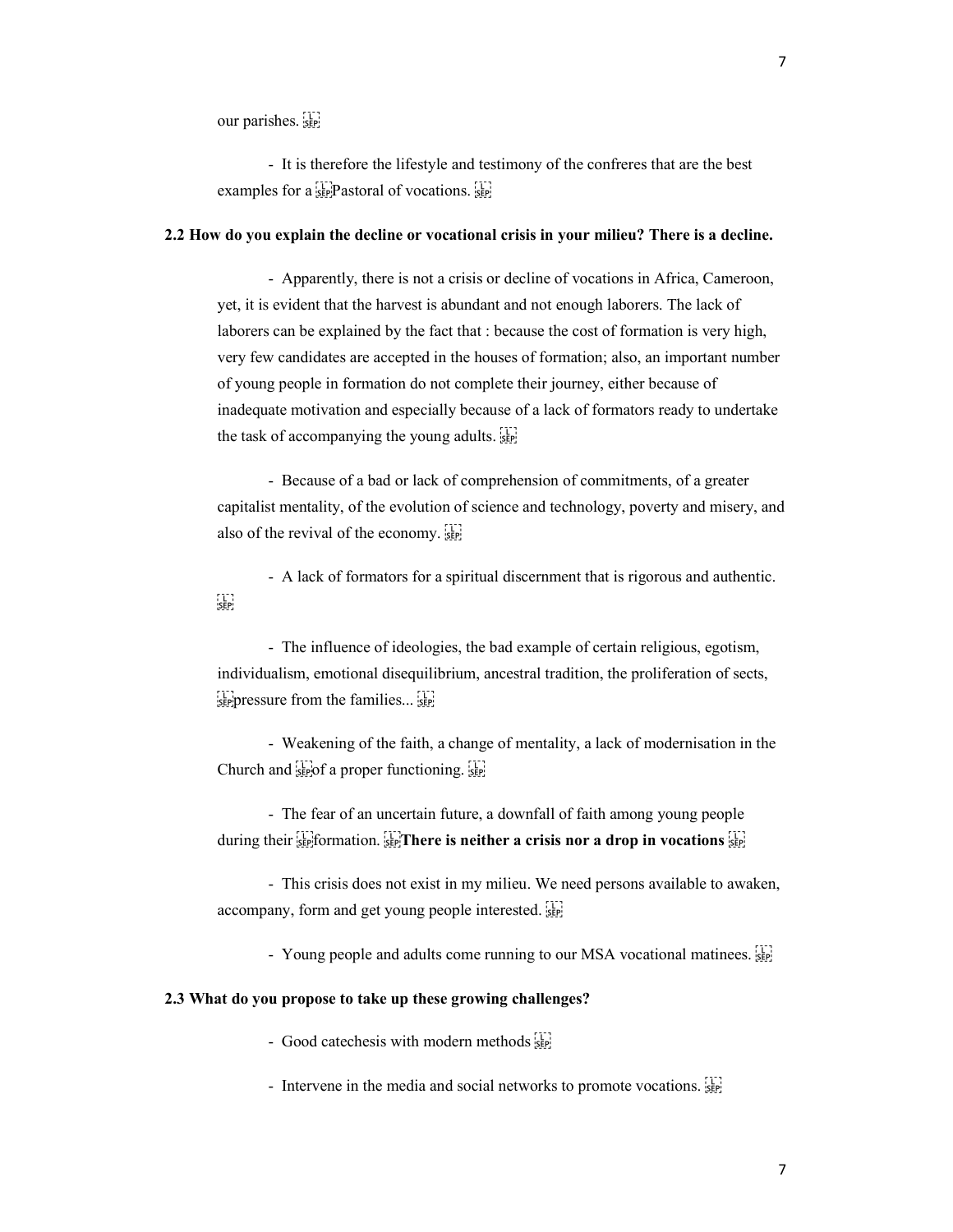- Courage to go beyond.
- Take the time to discern the true vocations.
- A new evangelization through proximity and witnessing of a lifestyle.
- To give up our social securities and go to the outskirts.
- To take new initiatives in favor of a good pastoral of vocations.
- To entrust vocational animation to young confreres.
- To encourage the creation of vocational groups in our parishes.  $\frac{17}{35}$
- To support and encourage young people without intimidating them.

 - To receive a greater number of candidates requires the means and a structure.  $\sum_{i \in \mathbf{P}_i}$ 

 - We need good and generous formators with the capacity and the will to accompany see young people and adults in today's world.

 - The formation of persons capable of helping to discern the numerous candidates seeknocking on our doors.

- Total confidence in God who takes the initiative of calling disciples.

 - To teach the young to cultivate a sense of interior freedom, to develop a sense of responsibility, to cultivate a spirit of belonging, proud of being consecrated, to be witnesses of God's people.

 - A return to spirituality, devotion, rigor and seriousness in the formation of priests, rigor and seriousness of formation. 

- To associate the learners as part of their formation (andragogy)  $\frac{1}{15}$ 

- To redefine the methods of approach of the pastoral of vocations.
- To create new strategies to interest the young in religion.  $\frac{17}{35}$
- To be good living witnesses as ecclesiastics.

 - To involve all students in theology in a pastoral of vocations in parishes, vocational segmetinees and vocational camps.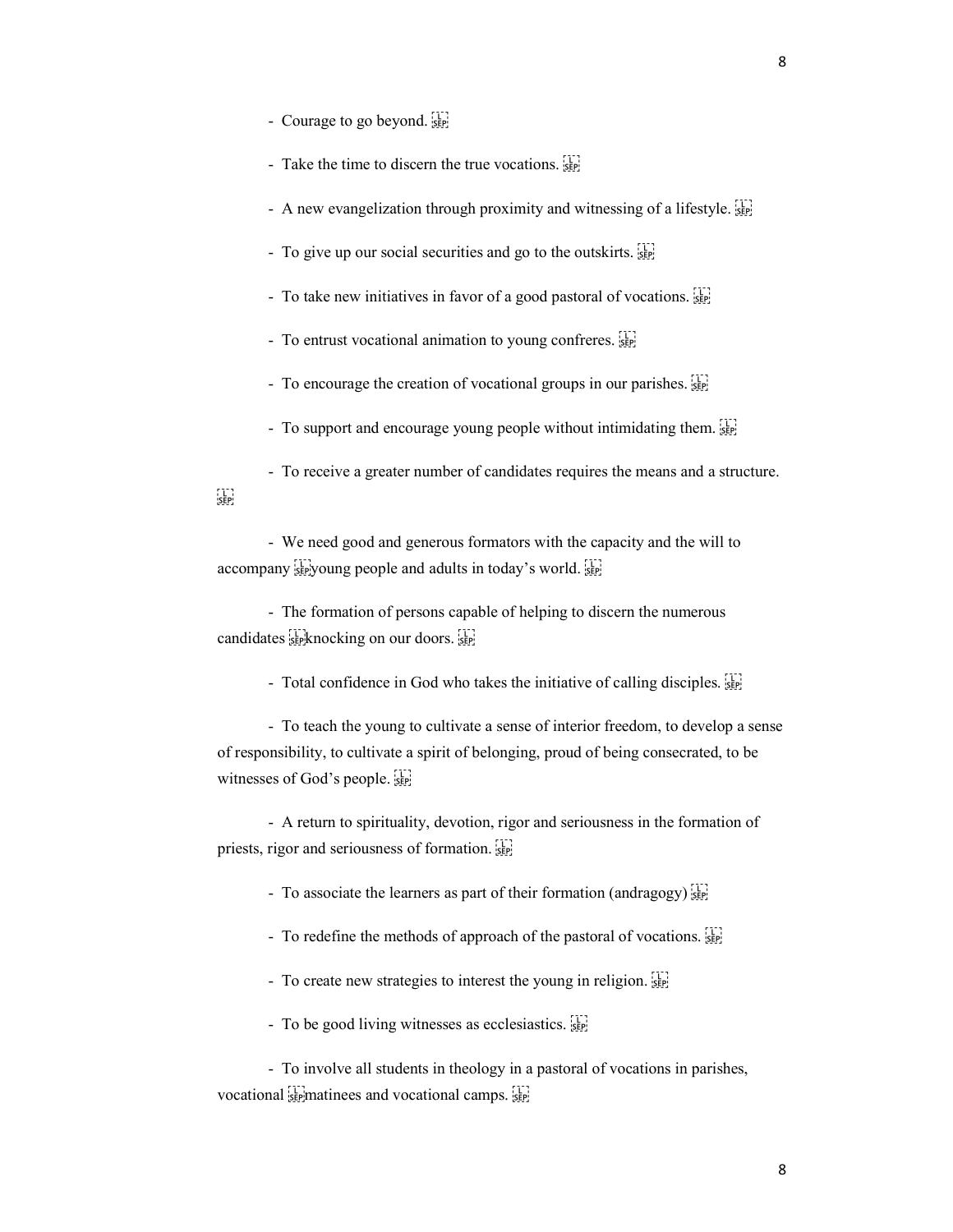- To render the charism more evident from the beginning of formation.  $\Xi_{\text{SPP}}$ 

 - To continue to awaken vocations and respect those in progress in order to avoid the  $s_{\text{sep}}$  anticipation of a crisis in Africa.

 $\begin{bmatrix} 1 \\ 1 \end{bmatrix}$  CORESPONSIBILITY  $\begin{bmatrix} 1 \\ 5 \end{bmatrix}$  in the light of Article 56 of our Constitutions and Norms:  $\begin{bmatrix} 1 \\ 5 \end{bmatrix}$ 

## . 3.1 What meaning would you give to the co-responsibility in our commitments?

- To help out charitably in the different tasks of the community.  $\frac{1}{25}$ 

 - To live with the confreres and the laity, to take on sacerdotal ministry... sep

- To be useful and give a helping hand whenever necessary seed

- To trust others, mutual help, fraternal and communal solidarity.

 - Family spirit, team spirit, a spirit of peace, unity, collaboration, a sense of openness and  $\frac{1}{35}$  acceptance of the other, allow others to help me.

 - Communion, understanding, communication, cohesion, harmony and having the same  $\frac{1}{25}$  bjectives, being responsible for others by concrete actions and rendering an account of  $\Xi$  is ones management, helping those with responsibilities.

 - Co-responsibility as a service and rendered with joy and love for the glory of God and the  $\frac{1}{15}$  fulfillment of the confreres.  $\frac{1}{15}$ 

 - To be able to work with any confrere for the edification of our Society.

 - To live according to the Gospel with our confreres and collaborators.  $\sum_{i\in \mathbf{P}_i}$ 

 - Together we are shareholders in the mission of the Church. May each confrere be aware  $\frac{1}{25}$  of his position, his role in the edification of a fraternal community.

- To work together for the development of the community.

3.2 How do you live concretely this coresponsibility, with the confreres, with the laity and/or with other collaborators?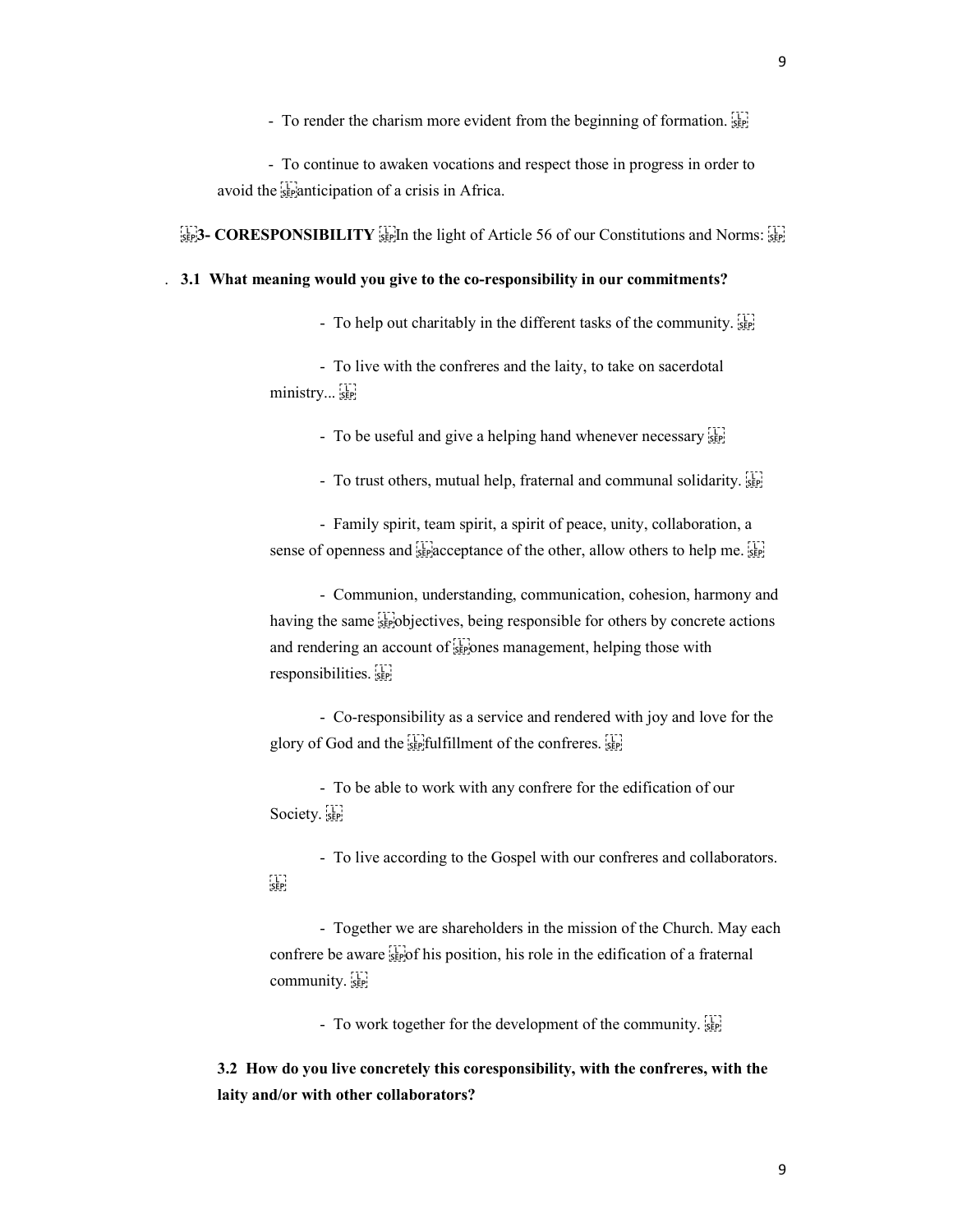- Dialogue, communication and exchanges by highlighting one another's talents in the pastoral success. By being attentive to confreres, trusting one another, soliciting the collaboration of others according to their abilities, by truly engaging ourselves in our tasks.  $\frac{1}{25}$ 

 - By being available in Christ's name as leaders according to the recommendations of Fr. Menard but always in all humility. 

- By working together for the good of all.

- By favoring communal interest.

- By a frank and constructive dialogue with the laity.

- By dividing up the work with the confreres, collaboration with the laity.  $\frac{1}{25}$ 

- By having communal encounters.

 - For the laity, an association in Yaoundé favors monthly encounters during which the  $\frac{1}{15}$  latter are trained in their role within society.

 - By respecting the differences and encouraging the sense of interior freedom, by **stepawakening** the common sense, by developing responsibility, availability, dedication, attentiveness, openness, flexibility, mutual respect, assistance, complementarity, mutual encouragement, by seeking a climate of peace and harmony among confreres, laity.

 - Friendship and revision of life, becoming tame with one another, avoid prejudice, labeling, suspicions, rumor-mongering, slander, sabotage. [17]

 - By allowing each one to accomplish his task with responsibility and confidence.

 - By showing the laity their responsibilities and by accompanying them in their  $\sum_{s \in P}$  accomplishment.

 - By learning to delegate, not to believe we are indispensable, to consider ourselves as  $\frac{1}{2}$  ordinary laborers, by accepting others as they are.

## 4- VISIBILITY OF OUR CHARISM, VOCATION AND MISSION IN THE CHURCH AND IN TODAY'S WORLD

In reference to Article 13 of our Constitutions and Norms: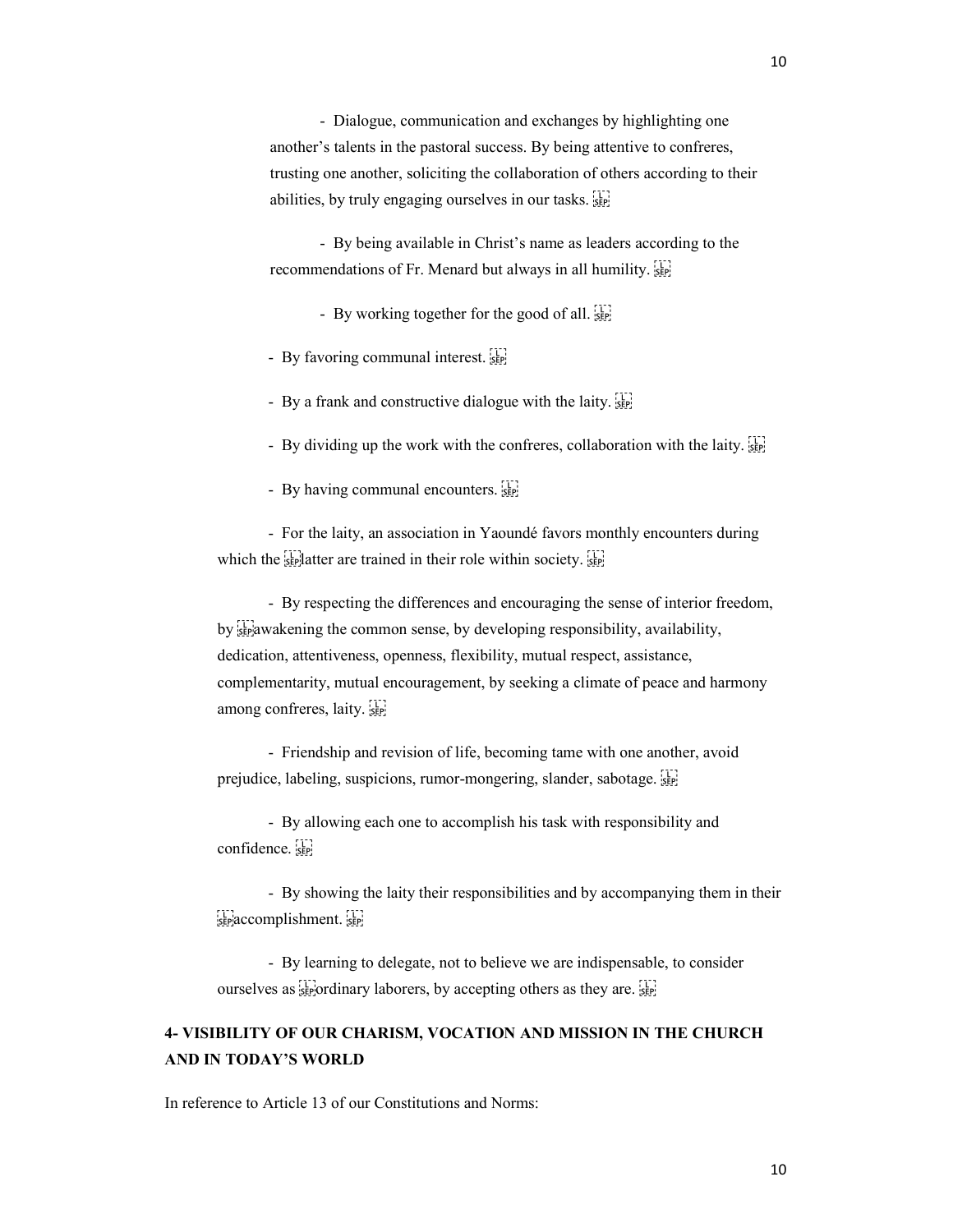4.1 Is our community identity visible in our Province, Delegation and/or local community? YES

 - By the participation of our young people in diocesan vocational matinees (Yaoundé, Bafia), our MSA matinees, vocational camps, courses at the institute of philosophy, spiritual accompaniment of persons other than MSA.

 - By wearing the community habit, cars of the community identified with our denomination, our logo.

 - Our quarterly newsletter "LIEN": Different reflections of the confreres, charism, spirituality, conditions for admission and the publicity of our community activities.

- Publicity fliers for the promotion of vocations.

- Houses of formation and new constructions (Postulate) see

 - Academic activities at Laval University concerning "the integration of initial formation  $_{\text{SEP}}$  of the MSA in Africa".  $_{\text{SEP}}$ 

- The increasing number of members.

- Our presence in poor parishes.

 - The apostolate of underprivileged families, the association with families of the MSA and  $s_{\text{EP}}^{\text{L}}$  the laity  $s_{\text{EP}}^{\text{L}}$  NO  $s_{\text{EP}}^{\text{L}}$ 

 - In our Delegation of Africa, our community identity is not visible, for in our parishes there is no vocational group.

# 4.2 How can we make our mission, communal charism more visible, more manifest in the present social and ecclesial context?

 - By receiving a sound formation in secular and ecclesial areas in order to teach in Universities and other schools of formation. 

 - By creating a centre of accompaniment and spiritual retreat. By engaging more in formation. 

 - The necessity of communication in different areas of the media and of social networks.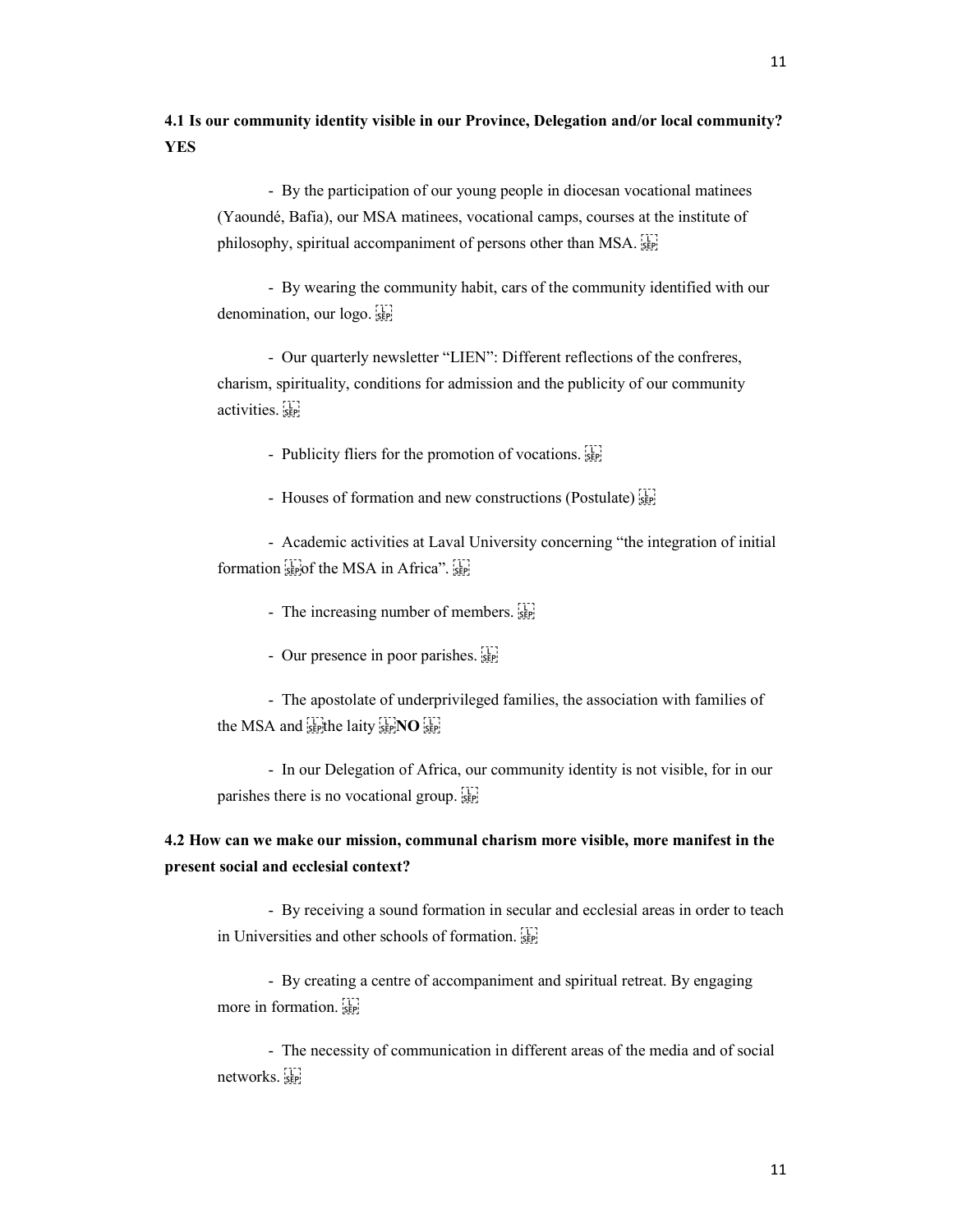- By creating community works and by cultivating a sense of belonging.

 - The formation of ordained and non ordained ministers and the implication of confreres  $\frac{1}{25}$  in parishes according to the spirit of our Society.

- By implicating ourselves humanly and financially.

 - By studying the different languages of the community in order to facilitate the  $\frac{1}{15}$  integration of the English and Spanish speaking candidates in Africa.  $\frac{1}{15}$ 

 - By valorizing regular encounters and exchanges on the occasion of celebrations of  $\sum_{s \in \mathcal{S}}$  community events (ordinations, fiftieth anniversaries...)  $\sum_{s \in \mathcal{S}}$ 

 - By multiplying apostolic commitments, by emphasizing the initial formation of the see young MSA.

- By creating a web site.  $\overline{\mathbf{s}}_{\text{SPP}}$ 

- A campaign of evangelization. Let us be daring.

 - By being more visible in parishes. By creating vocational groups hosted by young seppeople in formation; by developing a pastoral for families.

 - By building colleges, elementary schools, parishes according to the personnel that is  $s_{\text{sep}}$  available.  $s_{\text{sep}}$ 

 - Let us not be afraid of wearing our habit. Let us go to the most insignificant ones of the 
Gospel. 

- By consolidating our fraternal communities with at least three members.

 - By extending the community to other countries of Africa and other regions of EPCameroon.

 $\frac{1}{150}$ S- INTERNATIONALIZATION  $\frac{1}{150}$ The Society according to its vocation of missionaries has recently opened local communities in Vietnam, Indonesia and in the Democratic Republic of the Congo. Inspired by Art.4 of our Constitutions and Norms:  $\frac{1}{15}$ 

#### 5.1 What importance do you bring to the Internationalization of the Society?

 - It is of capital importance. A good initiative to spread the Good News throughout the world and a great challenge. It allows the mission of the Society to be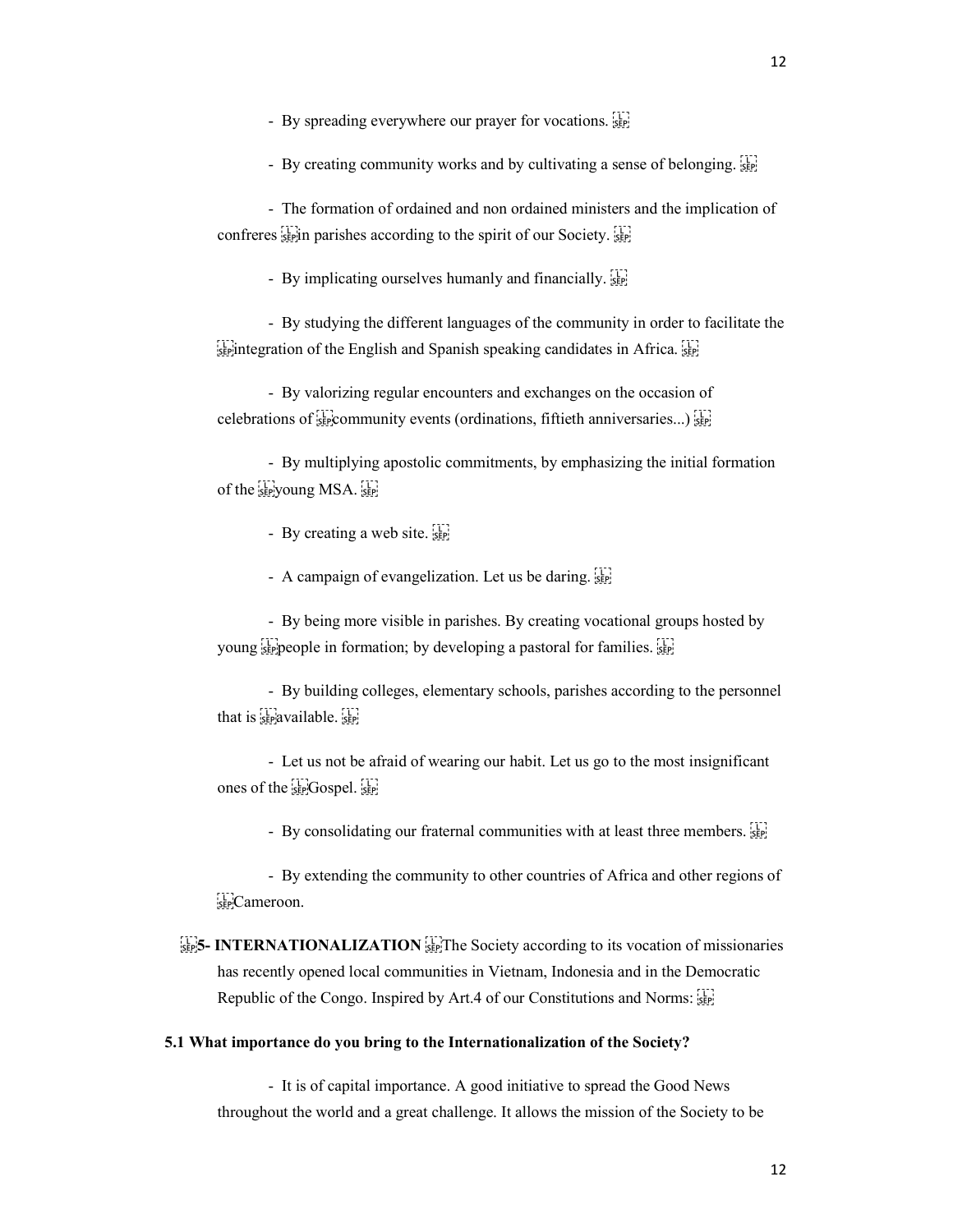more visible in today's world. 

 - We must live it on a daily basis; to help out, work and make this apostolate of the Society grow, to feel like an MSA wherever we are. **SEPI** 

 - Our presence in Vietnam and Indonesia has been a grace. We encourage an exchange of confreres between Provinces and Delegations. However, we must take into account the local needs in terms of personnel. 

- Our Society sends us where we are needed most.

 - It is a co-responsibility and interdependence in the life of our provinces, Delegation and local communities.

- It is a good way of living our motto: "United in the Lord Jesus". [1]

 - Provided that it be an apostolate of communal discernment. Otherwise, it does not sepengage everyone. sepen

- It helps us live a certain detachment and our vocation as missionaries.

- Let us not strip Saint Peter to dress Saint Paul. Let us not overdo it!
- It helps us experience our differences, which is a gift.

# 5.2 Are you disposed and available personally to commit yourself to wherever there is a lack of MSA priests and brothers in today's world? How?

### **YES**

 - I am available and anxious! Totally free and ready to answer the needs of the Society, through my pastoral commitment and my insertion to live and confront the realities ahead.

 - Fully available to commit myself, by cultivating obedience, the spirit of selfsacrifice and detachment (family, material things), loving intensely the Society by living the charism and spirituality of the Society. Ready to lay down one's life for others.

- I am available and willing to go wherever there is a need for priests.

- I remain available for the mission provided that our apostolates in Africa are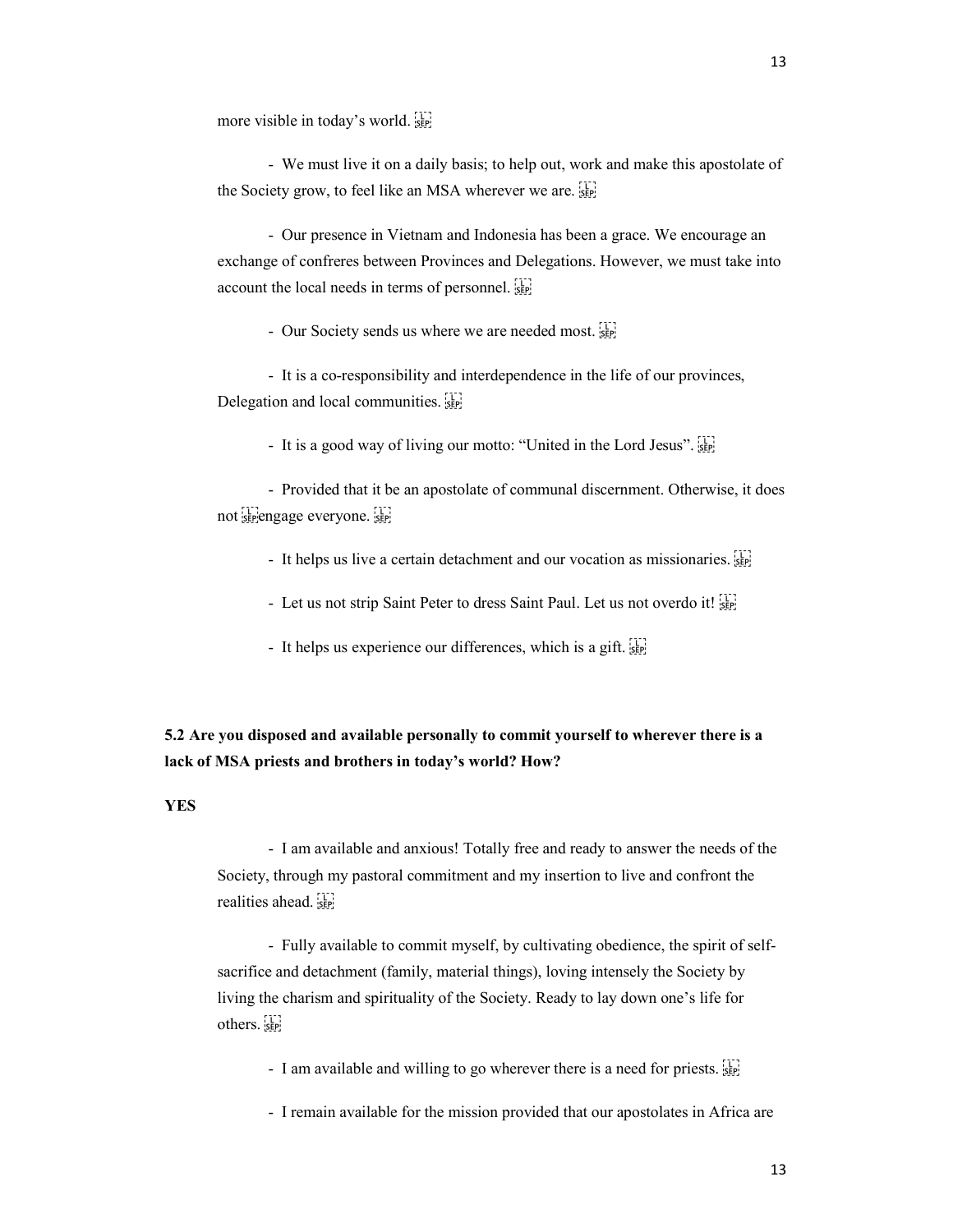- Yes, in a spirit of self-sacrifice and disinterested service. SEP

 - As a temporary member, I am disposed and available for the mission by obeying my steaming and out of love for our Society.

 - By offering at the service of the community, of the Church and especially of God,  $\frac{1}{35}$  whatever talents I may have.  $\frac{1}{35}$ 

- Yes! Not as I wish but as my Animators and the Holy Spirit may decide.

## NO or on condition SEP.

 - The authorities of the Society should publish the needs in Internationalization in order to help the confreres choose according to their convenience.

- Yes! And only if the groundwork is solid.
- There are needs everywhere. There are some in my milieu.

 - It would be ideal, but to think that those who generally go are the strong links that are *s*<sub>ist</sub> available. So, I am thinking about my mission in Cameroon. However, God may think separative separative

 - Let us also think of the dimension "ad intra". We support through prayer our confreres  $s_{\text{sep}}$  who go on missions.  $s_{\text{sep}}$ 

## 6- PROPOSITIONS, RECOMMENDATIONS, SUGGESTIONS

If you have other propositions, recommendations and suggestions for the General Assembly 2017, we would be happy to receive them.

- Priority to the formation of formators  $\frac{1}{25}$
- Promote and encourage the apprenticeship of communal languages.
- Encourage specializations immediately after the initial formation.

 - The Animator General should consult the other relevant bodies of the community for  $\frac{1}{15}$  important questions concerning the whole Society.

- Recycling the formators at a defined frequency every three years, for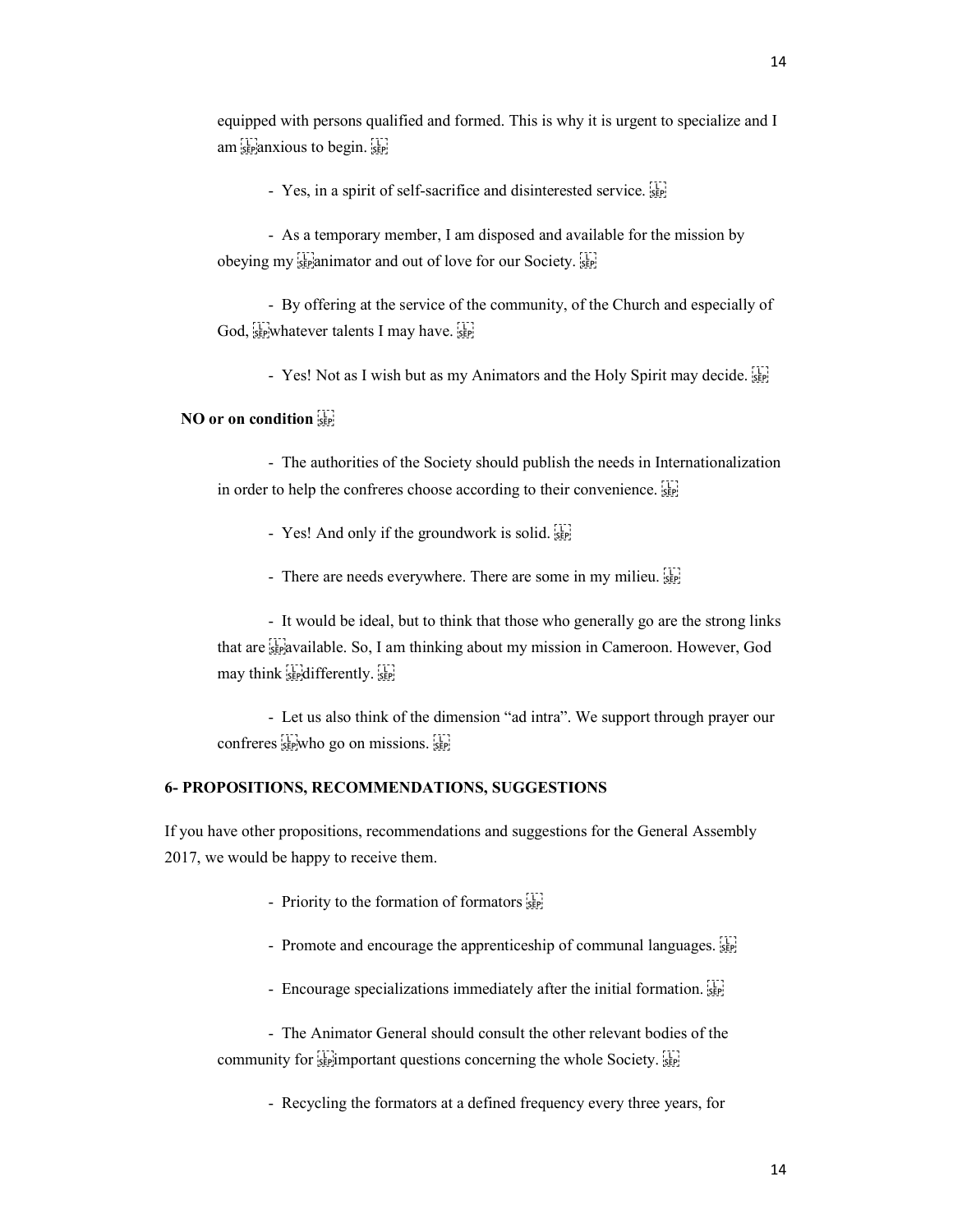example.

 - Send qualified formators to our houses of formation (moral integrity, a sense of self- $\frac{1}{15}$  sacrifice, a love for the community).  $\frac{1}{15}$ 

- Elaborate an understanding concerning the pastoral of vocations  $\overline{SP}$ 

- Continue to initiate projects of auto-financing.

- Adopt rigorous policies at the level of financial management.

- Insert a course in spiritual accompaniment in the cursus of formation.

- Form each member until the obtainment of a Master as a basis.

 - Give life to different structures of our Society for those experiencing difficulties  $\frac{1}{\text{SEP}}$  Province of Canada and the USA).

 - Prepare students during their years of formation for the mission, once the initial  $\frac{1}{15}$  formation has been completed.

 - May the student candidates of the DRC follow the normal course of formation and may  $\frac{1}{100}$  this mission be embedded in the Delegation of Africa.

- Build a high school within the Delegation of Africa.

 - Organization of sessions of formation for MSA members wherever they may be in order step to give shape to the formation of our Scholastics that are having problems because of  $\sum_{s \in \mathbb{P}}$  relativism, individualism and egotism.

 - Send qualified formators to the houses of formation in order to avoid forming future sephypocrites.

- To set up a team of formation that would encounter each student.

- To adapt to present realities and place a particular accent on the mission.

------------------------------------- 

### **NECROLOGY**

Rev. Michael A. Nofi

Rev. Michael A. Nofi MSA, of Amityville and Rockville Centre peacefully entered the loving arms of his Lord at his home on February 1, 2017. Fr. Michael was born on May 7, 1942, the eldest son of John and Elizabeth (Melchore) Nofi. He was predeceased by his parents, Stepmother Margaret Nofi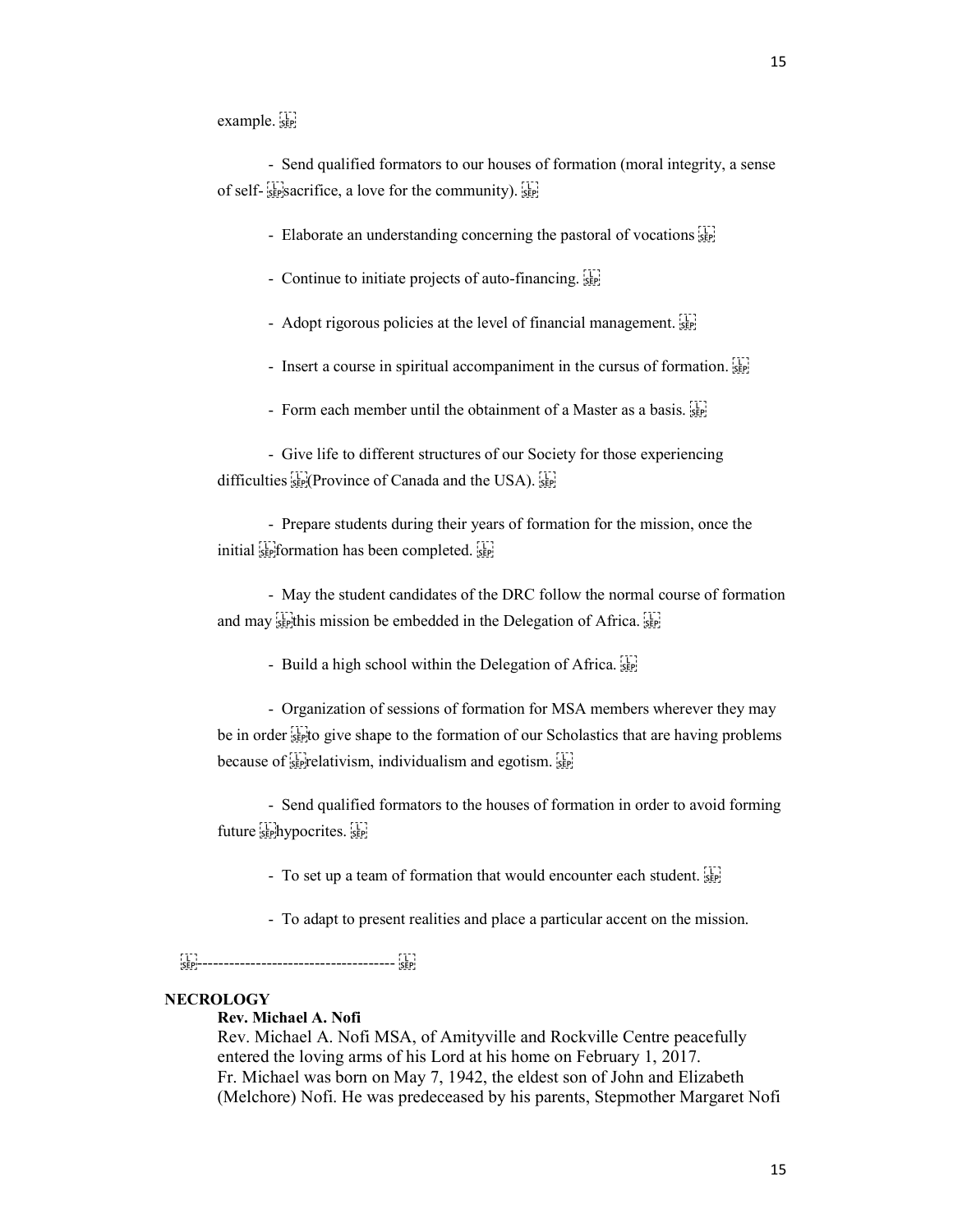and his sister Elizabeth. Loving brother of Vincent (Susan), John, Thomas (Mary Ellen), and Peter (Nancy), Patricia Pettigrew (Michael), Rita Orefice (James), Mary Poletti (Mario), Teresa Rupert (Albert) and Regina McGinley (George Arthur). Devoted stepbrother of Michael Fries (Sue), Mary Arundale (William), Valerie Gilmor and Patricia Torquato. Loving Uncle of numerous nieces and nephews.

A special thank you to his primary aide and Guardian Angel for the past 17 years, our unofficial adopted sister, Minnie Thomas and to the members of the of the New Jerusalem Baptist Church who had welcomed Fr. Michael into their lives.

After completing his studies at Holy Apostles College and Seminary in Cromwell, CT, Fr. Michael was ordained to the Diaconate in 1973 and to the priesthood on February 8, 1974. He served in his role as a Missionary Priest for over twenty-five years in Peru, Brazil and Venezuela as well as parishes in West Virginia, Connecticut and Washington D.C.

Although disabled for many years, the last eighteen years he resided in Amityville where he was frequently found saying Mass in the surrounding communities, cooking for people in his apartment complex and tending to the requests of anyone who needed him.

### 2017 CALENDAR OF ACTIVITIES OF THE MSA USA PROVINCE

- JAN 06 BIRTHDAY OF FR. MENARD (1916)
	- 16 ACADEMIC SEMESTER begins
		- 24 AGGREGATION OF THE MSA TO THE FRANCISCAN FAMILY (2011)
	- 25 CONVERSION OF PAUL, APOSTLE
- FEB 22 CHAIR OF ST. PETER, APOSTLE

MAR 07 MR. HECTOR DURAND (MSA CO-FOUNDER +1972) FUND-RAISING BEGINS

- 26 FR. MENARD DAY (+1987) IS OBSERVED
- 31 PROVINCIAL COUNCIL MEETING
- APR 09 HOLY WEEK begins
	- 13 DAY OF THE LORD'S SUPPER meal (and Mass)
- 23 MSA USA VOCATION DAY
- 23 MSA FUND RAISING ends
- 25 ST. MARK, EVANGELIST
- 28 PROVINCIAL COUNCIL MEETING

### MAY 03 SAINTS PHILIP AND JAMES, APOSTLES

06 HACS ACADEMIC YEAR ends

\*from May – July vacations can be planned in accordance with the competent animator

- 14 ST. MATTHIAS, APOSTLE
- 26 PROVINCIAL COUNCIL MEETING

JUNE 07 SPECIALIZED FORMATION begins

10 COMMISSION FOR THE ELECTION OF THE NEW PROVINCIAL ANIMATOR BEGINS THEIR WORK.